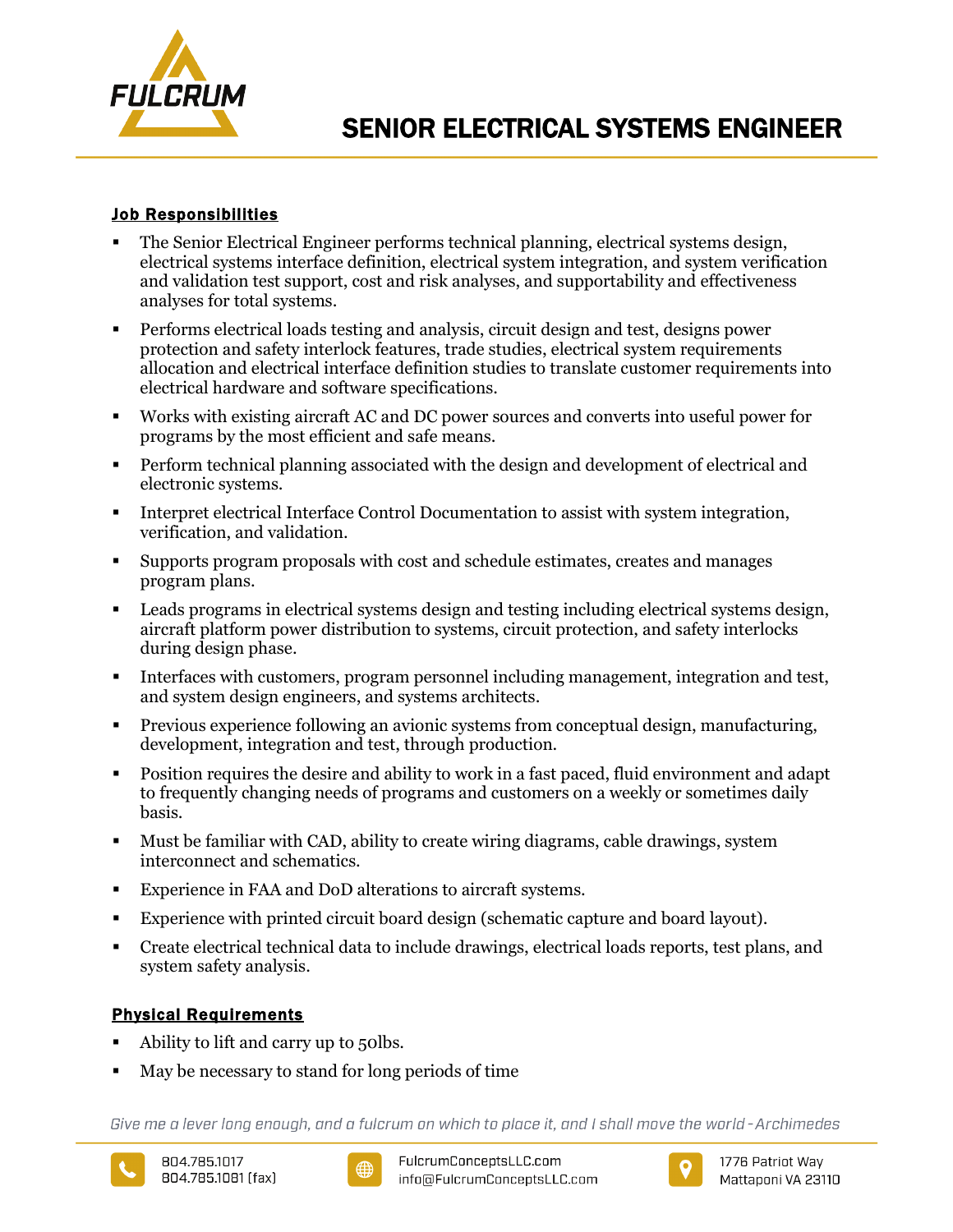- Ability to sit, stand, crawl, climb ladders, and work in tight spaces as required
- Ability to work safely in and around aircraft
- Ability to work with small components and tools in confined spaces
- Ability to work for extended periods at computer workstation
- Ability to travel domestically and overseas if needed

### Knowledge and Experience

- Self-starter, highly motivated, exceptional work ethic.
- Superior attention to detail, focused, quick learner.
- Exceptional character and integrity.
- Proactive problem solver.
- **Leadership attributes a must.**
- Enjoys challenges, a fast-paced environment, creating technical drawings and models, and working on a diverse problem set.
- Knowledge of aircraft systems primarily aircraft avionics, electrical power, communications, military systems, and aircraft modifications.
- Knowledge/familiarity with MIL-SPECS and FAA requirements MIL-STD-704/461, SAE AS50881, and 14 CFR Parts 23, 25, 27, and 29.
- Experience with aerospace $\mid$ mil-spec connectors, wire and cable specifications (M22759, M27500), accessories and parts suppliers\vendors.
- Experience creating electrical system installation, wire routing, and harness schematic designs and drawings.
- **Familiarity with Solidworks.**
- Familiarity with  $C/C++$  programming.
- Familiarity/Experience with FPGA design.
- Ability to obtain and maintain a SECRET clearance.

### Additional skills that are not required but beneficial include:

- Proficient in Microsoft Office applications (e.g., Word, PowerPoint, Excel, Access, and Outlook).
- Must be able to perform inspections, services, troubleshooting and tow aircraft.
- Trained and licensed to operate pertinent Aviation Ground Support Equipment (AGSE) and Material Handling Equipment (MHE).

### Security Clearance Requirement

 Subject to a security investigation and may need to meet eligibility requirements for access to classified information and a SECRET, TS, or TS/SCI clearance may be required as well.